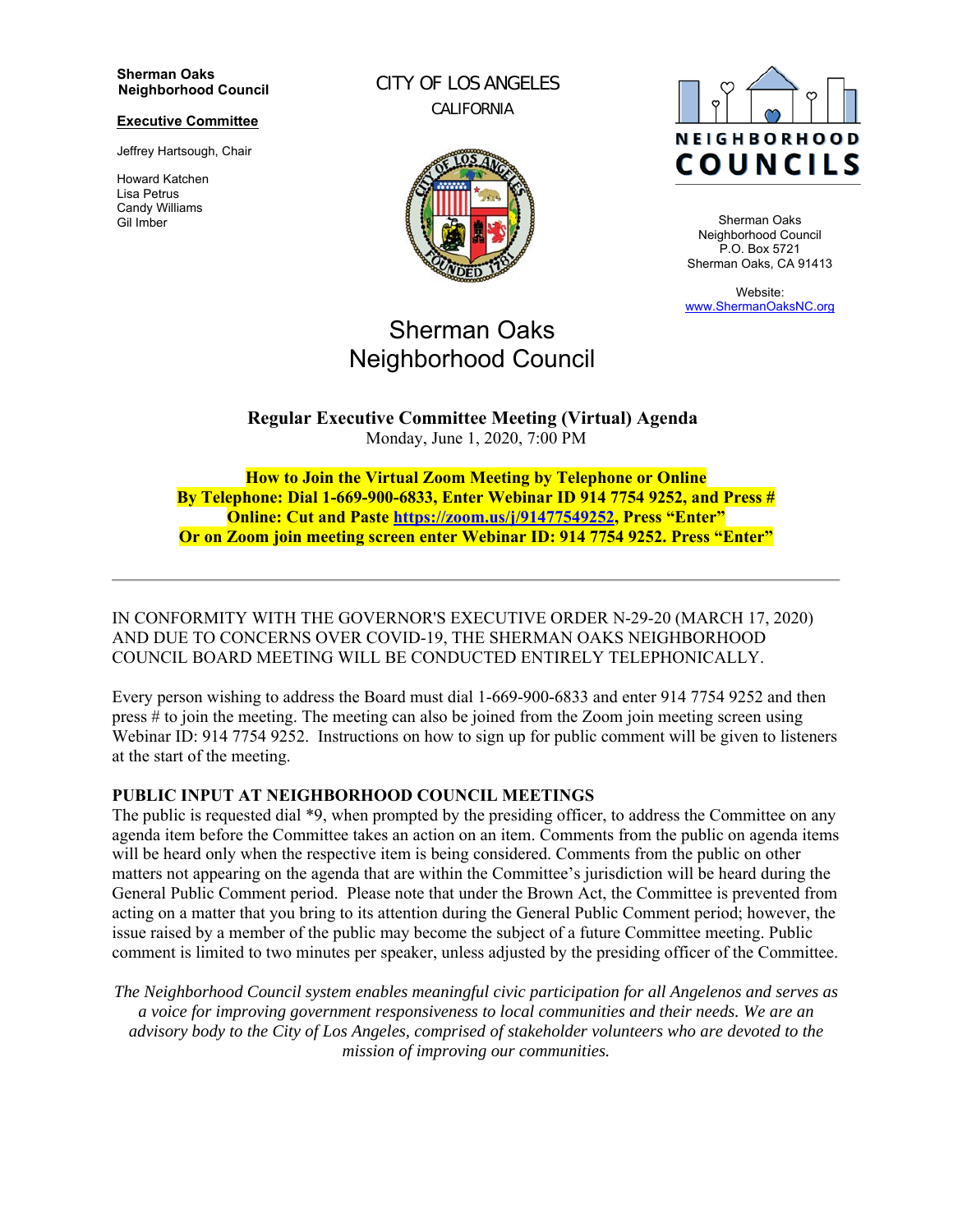Sherman Oaks Neighborhood Council Regular Executive Committee Meeting Agenda, Monday, June 1, 2020, 7:00 PM Page 2

- **1. Call to Order** Jeffrey Hartsough, President
- **2. Roll Call**

# **3. ADMINISTRATIVE MOTIONS**

- a. Approval of the Minutes of the March 2, 2020, Executive Committee Meeting.
- **4. Comments by Public Officials**
- **5. Public Comments Comments by the public on non-agenda items within the Executive Committee's jurisdiction.**
- **6. President's Report**
- **7. Treasurer's Report** 
	- **a. Consent Calendar** 
		- **i. Monthly Expenditure Report (MER), Action Item, Vote Required**  A motion to approve the Sherman Oaks Neighborhood Council's (SONC) Monthly Expenditure Report (MER) for the period ending March 31, 2020. The MER for March 2020, is on the SONC website.
		- **ii. Monthly Expenditure Report (MER), Action Item, Vote Required**  A motion to approve the Sherman Oaks Neighborhood Council's (SONC) Monthly Expenditure Report (MER) for the period ending April 30, 2020. The MER for March 2020, is on the SONC website.
		- **iii. SONC Unspent 2019-2020 Funds to be Rolled Over into the SONC 2020-2021 Budget, Action Item, Vote Required**  A motion to approve a rollover of up to \$10,000 from the SONC 2019- 2020 funds into the SONC 2020-2021 budget funds.
		- **iv. Funds for Rental of Facilities for SONC Meetings, Action Item, Vote Required**

A motion to approve up to \$1000 to secure facilities for SONC meetings. Potential facilities include, but are not limited to, the LAUSD Milliken Middle School, the Sherman Oaks East Valley Adult Center, and the Sherman Oaks Public Library.

## **b. Discussion of Finance Committee Issues**

- i. Encumbrance of 2019-2020 Funds by June 30, 3020
- ii. 2020-2021 Administrative Package
- **8. Public Comments Comments by the public on non-agenda items within the Executive Committee's jurisdiction.**